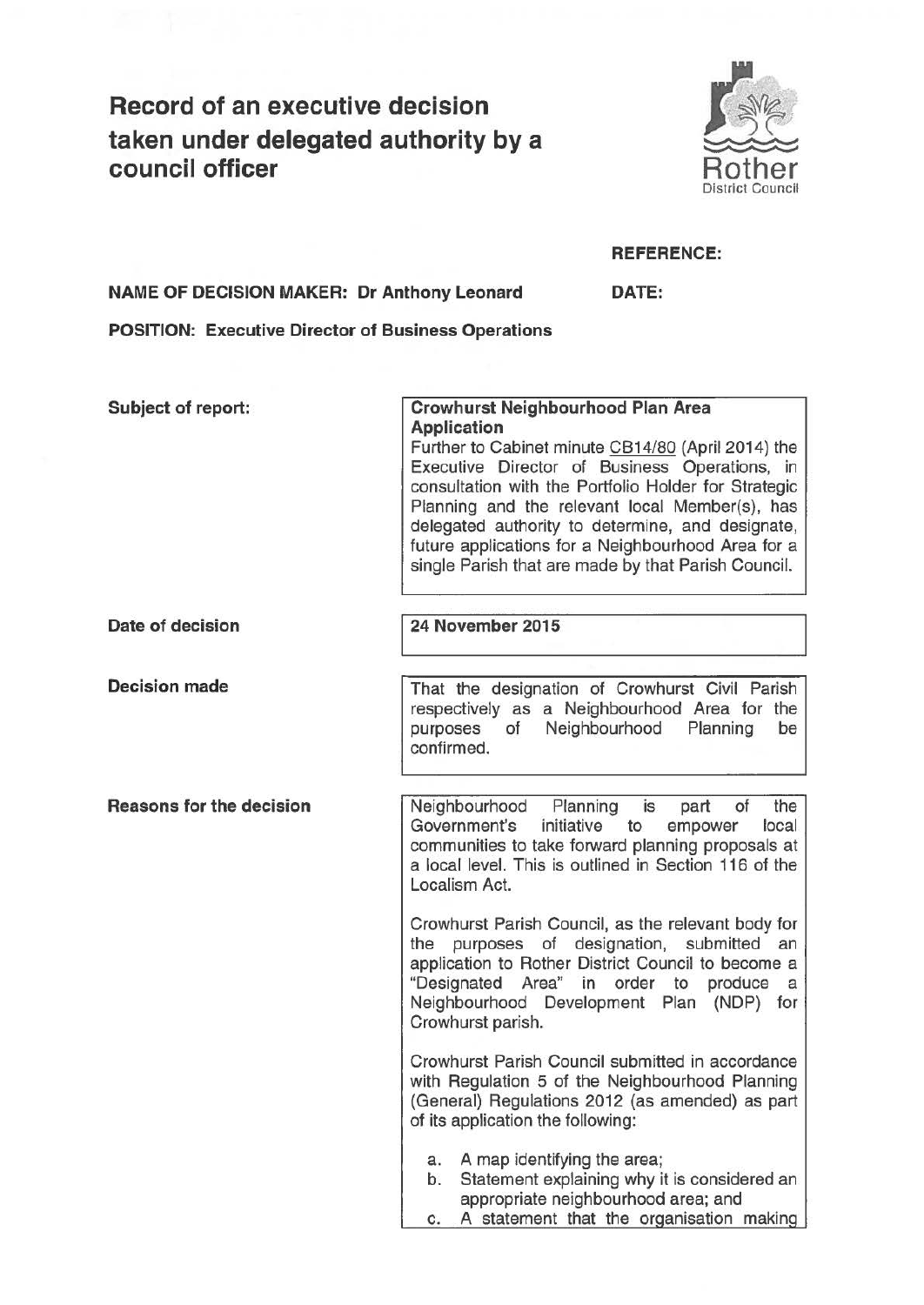the application is a relevant body.

In conformity with the Neighbourhood Plan Regulations the consultation for the Area application ran for 4 weeks commencing on 23 October 2015 and closed on 20 November 2015 at 4.30pm. The consultation returned no representations.

It should be noted that Neighbourhood Plans should be in general conformity to the adopted Core Strategy and that planning officers will continue to liaise with the relevant body over the development of policies and proposals in the Neighbourhood Plan.

Following the decision Crowhurst Parish Council will be informed as soon as possible. Relevant Members for Crowhurst Ward (Cllrs Curtis) and the Portfolio Holder for Strategic Planning (Cllr G. Johnson) have been contacted and support the designation.

### **Options considered**

**Conflict of Interest (declared by any executive member consulted in relation to the decision and any dispensation granted).** 

**Background Documents**